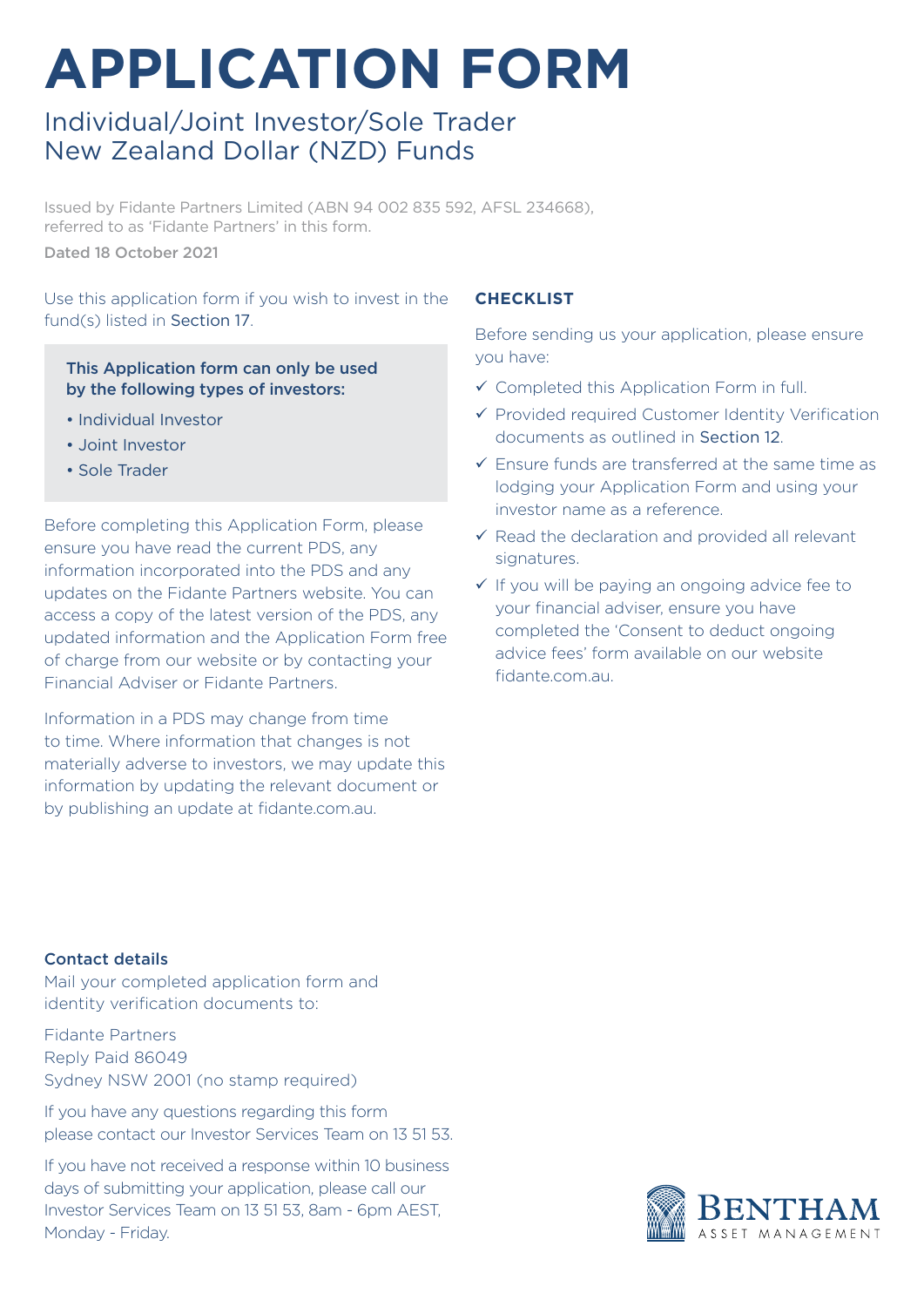### Application Form – Individual/Joint Investor/Sole Trader New Zealand Dollar (NZD) Funds



PLEASE USE BLOCK LETTERS AND BLACK INK TO COMPLETE THIS APPLICATION FORM

### 1 Investment details

| Please indicate $(\chi)$ if this is a new investment or an additional investment?                                                                                                               |
|-------------------------------------------------------------------------------------------------------------------------------------------------------------------------------------------------|
| $\bigcirc$ New investment $\blacktriangleright$ Proceed to section 2.                                                                                                                           |
|                                                                                                                                                                                                 |
|                                                                                                                                                                                                 |
| Additional investment                                                                                                                                                                           |
|                                                                                                                                                                                                 |
| Existing account name                                                                                                                                                                           |
| Existing account number                                                                                                                                                                         |
| If any of your information has changed since your prior investment > Complete sections 2-4 with your updated details.<br>If you details remain unchanged $\triangleright$ Proceed to section 5. |

### 2 Investor type

| Please indicate $(\chi)$ the investor type |                   |               |
|--------------------------------------------|-------------------|---------------|
| $\cup$ Individual Investor                 | U Joint Investors | ∪ Sole Trader |

# 3 Investor details

| 3A. Investor 1/Sole Trader                                          |                                                                                                                                                                                                                                                     |  |  |  |
|---------------------------------------------------------------------|-----------------------------------------------------------------------------------------------------------------------------------------------------------------------------------------------------------------------------------------------------|--|--|--|
| Surname                                                             |                                                                                                                                                                                                                                                     |  |  |  |
| Full given name(s)                                                  |                                                                                                                                                                                                                                                     |  |  |  |
| Title (Mr/Mrs/Miss/Ms)                                              | Date of birth (dd/mm/yyyy)                                                                                                                                                                                                                          |  |  |  |
| What other names<br>are you known by?                               |                                                                                                                                                                                                                                                     |  |  |  |
| Business name of<br>Sole Trader                                     | <b>ABN</b>                                                                                                                                                                                                                                          |  |  |  |
| <b>TFN</b>                                                          | Tax exemption                                                                                                                                                                                                                                       |  |  |  |
|                                                                     | If you choose not to provide your TFN, ABN or specific exemption, then tax will be deducted from your distributions at the highest marginal tax rate<br>(plus the Medicare levy, and any other levies we are required to deduct from time to time). |  |  |  |
| Non-residents                                                       | If you are an overseas investor, please indicate your country of residence for tax purposes.                                                                                                                                                        |  |  |  |
| Country                                                             |                                                                                                                                                                                                                                                     |  |  |  |
| Residential address for Investor 1/Sole Trader (cannot be a PO Box) |                                                                                                                                                                                                                                                     |  |  |  |
| c/- (if applicable)                                                 |                                                                                                                                                                                                                                                     |  |  |  |
| Street name                                                         |                                                                                                                                                                                                                                                     |  |  |  |
| Suburb                                                              | State<br>Postcode                                                                                                                                                                                                                                   |  |  |  |
| Country                                                             |                                                                                                                                                                                                                                                     |  |  |  |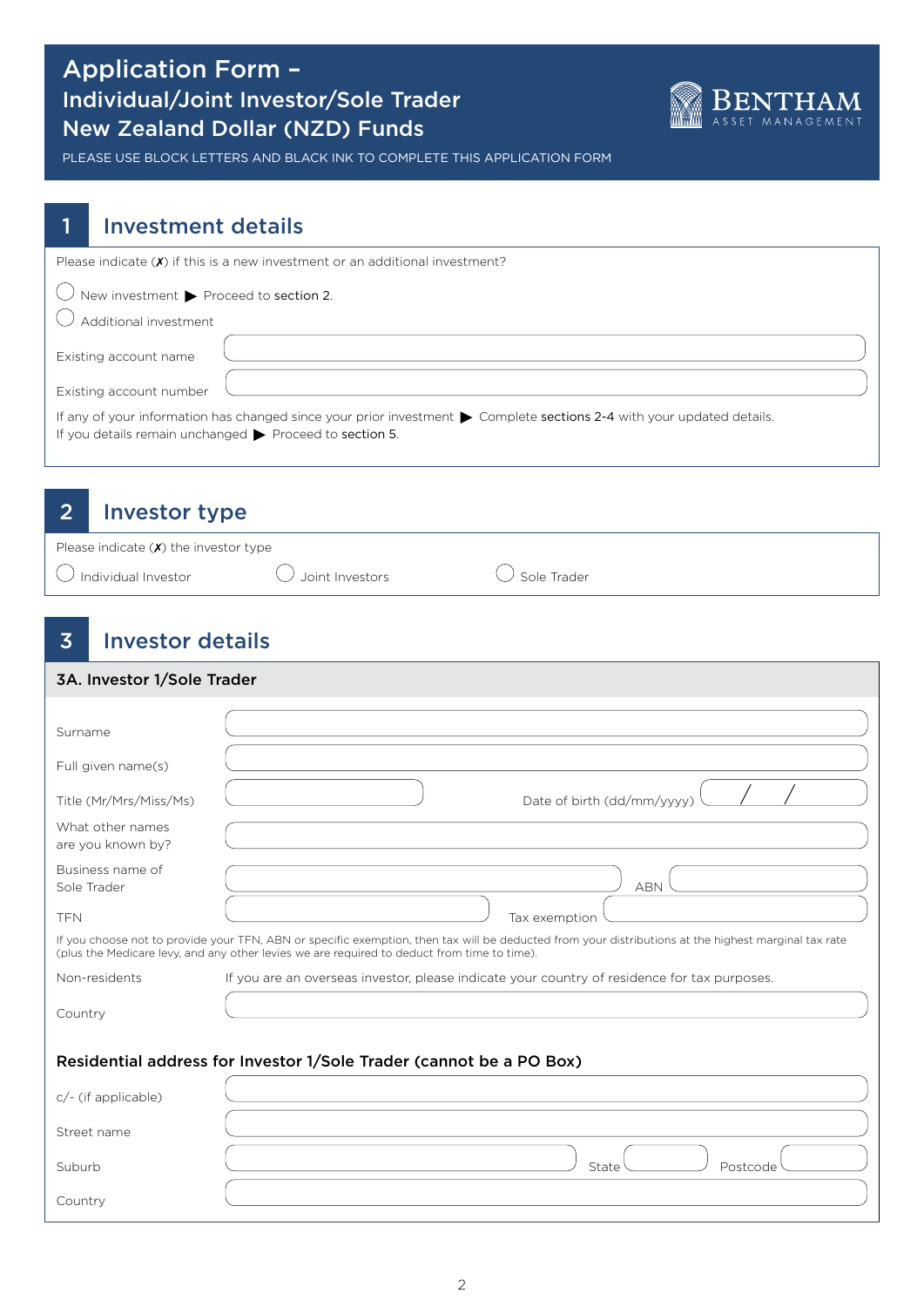# 3 Investor details (continued)

| <b>Postal address</b>                            |                                                                                                                                                                                                                                                     |
|--------------------------------------------------|-----------------------------------------------------------------------------------------------------------------------------------------------------------------------------------------------------------------------------------------------------|
|                                                  | Is the postal address the same as the residential address? $\bigcup$ Yes $\blacktriangleright$ Proceed to contact details.<br>$\bigcup$ No $\blacktriangleright$ Please provide below.                                                              |
| Street number and name                           |                                                                                                                                                                                                                                                     |
| Suburb                                           | State<br>Postcode                                                                                                                                                                                                                                   |
| Country                                          |                                                                                                                                                                                                                                                     |
| <b>Contact details</b>                           |                                                                                                                                                                                                                                                     |
| Telephone (home)                                 | Telephone (work)                                                                                                                                                                                                                                    |
| Mobile                                           |                                                                                                                                                                                                                                                     |
| Email address                                    |                                                                                                                                                                                                                                                     |
|                                                  | Principal place of business of Sole Trader (cannot be a PO Box)                                                                                                                                                                                     |
| Street number and name                           |                                                                                                                                                                                                                                                     |
| Suburb                                           | State<br>Postcode                                                                                                                                                                                                                                   |
| Country                                          |                                                                                                                                                                                                                                                     |
| 3B. Investor 2                                   |                                                                                                                                                                                                                                                     |
| Complete this section if there is a joint owner. |                                                                                                                                                                                                                                                     |
| Surname                                          |                                                                                                                                                                                                                                                     |
| Full given name(s)                               |                                                                                                                                                                                                                                                     |
| Title (Mr/Mrs/Miss/Ms)                           | Date of birth (dd/mm/yyyy)                                                                                                                                                                                                                          |
| What other names<br>are you known by?            |                                                                                                                                                                                                                                                     |
| Business name of<br>Sole Trader                  | <b>ABN</b>                                                                                                                                                                                                                                          |
| <b>TFN</b>                                       | Tax exemption                                                                                                                                                                                                                                       |
|                                                  | If you choose not to provide your TFN, ABN or specific exemption, then tax will be deducted from your distributions at the highest marginal tax rate<br>(plus the Medicare levy, and any other levies we are required to deduct from time to time). |
| Non-residents                                    | If you are an overseas investor, please indicate your country of residence for tax purposes.                                                                                                                                                        |
| Country                                          |                                                                                                                                                                                                                                                     |
| Residential address (cannot be a PO Box)         |                                                                                                                                                                                                                                                     |
| c/- (if applicable)                              |                                                                                                                                                                                                                                                     |
| Street number and name                           |                                                                                                                                                                                                                                                     |
| Suburb                                           | State<br>Postcode                                                                                                                                                                                                                                   |
| Country                                          |                                                                                                                                                                                                                                                     |
| <b>Contact details</b>                           |                                                                                                                                                                                                                                                     |
| Telephone (home)                                 | Telephone (work)                                                                                                                                                                                                                                    |
| Mobile                                           |                                                                                                                                                                                                                                                     |
| Email address                                    |                                                                                                                                                                                                                                                     |
|                                                  |                                                                                                                                                                                                                                                     |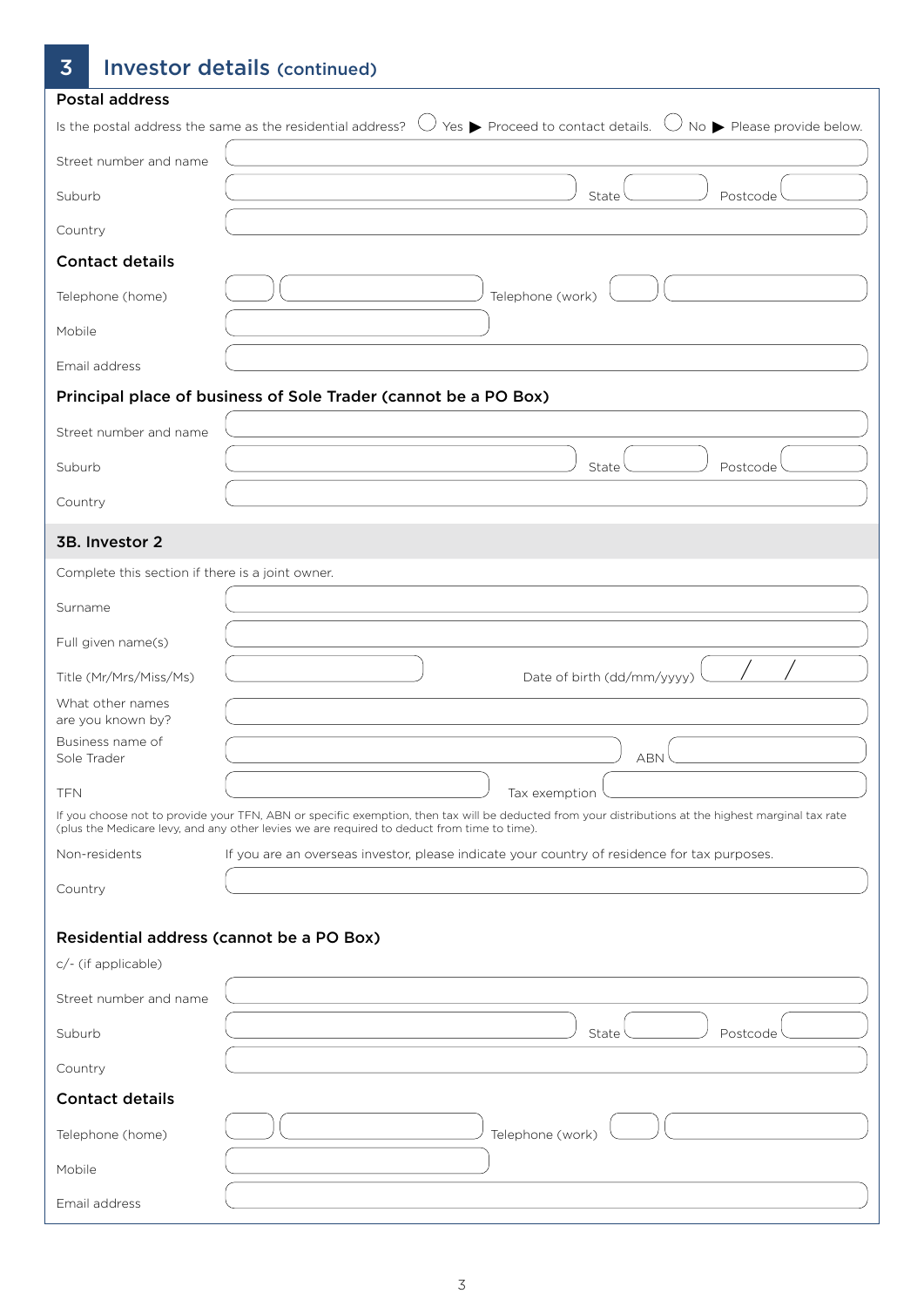# 4 Account designation (if applicable)

Provide the name of the person for whom the investment is being made (if applicable). Please note we do not accept investments from people under 18 years of age; however, investments may be designated on their behalf.

| Surname                                                   |                                                                                                                                        |
|-----------------------------------------------------------|----------------------------------------------------------------------------------------------------------------------------------------|
| Full given name(s)                                        |                                                                                                                                        |
| Title<br>(Mr/Mrs/Miss/Ms/Mstr)                            |                                                                                                                                        |
| notice of any interest of any person listed in section 4. | We are only required to act on instructions from the investors listed in sections 3A and 3B. Fidante Partners is not bound to take any |

# 5 Source of funds

| Please indicate $(X)$ the origin and source of funds being invested.                                                                              |  |
|---------------------------------------------------------------------------------------------------------------------------------------------------|--|
| $\bigcirc$ Income from employment - regular and/or bonus $\bigcirc$ Investment income (e.g. rent, dividends, pension) $\bigcirc$ Business income  |  |
| $\bigcirc$ One-off payment (e.g. matured investment, court settlement, redundancy, inheritance) $\bigcirc$ Sale of assets (e.g. shares, property) |  |
| $\bigcirc$ Windfall (e.g. gift, lottery winnings) $\bigcirc$ Borrowed funds $\bigcirc$ Government benefits (e.g. family tax benefit)              |  |

### 6 Nominated bank account

 $\bigcirc$  Please use existing bank account on file.

Please use bank account provided below.

Unless requested otherwise, this will be the bank account we credit any withdrawal proceeds and/or distributions if you requested these to be paid to you and not reinvested. The nominated account must be in the name of the investor and all investors must sign this section. By providing your nominated account details in this section you authorise Fidante Partners to use these details for all future transaction requests that you make until notice is provided otherwise. For additional investments, a nomination in this section overrides any previous nominations.

| Financial institution |                |
|-----------------------|----------------|
| <b>Branch</b>         |                |
| Account name          |                |
| Branch number (BSB)   | Account number |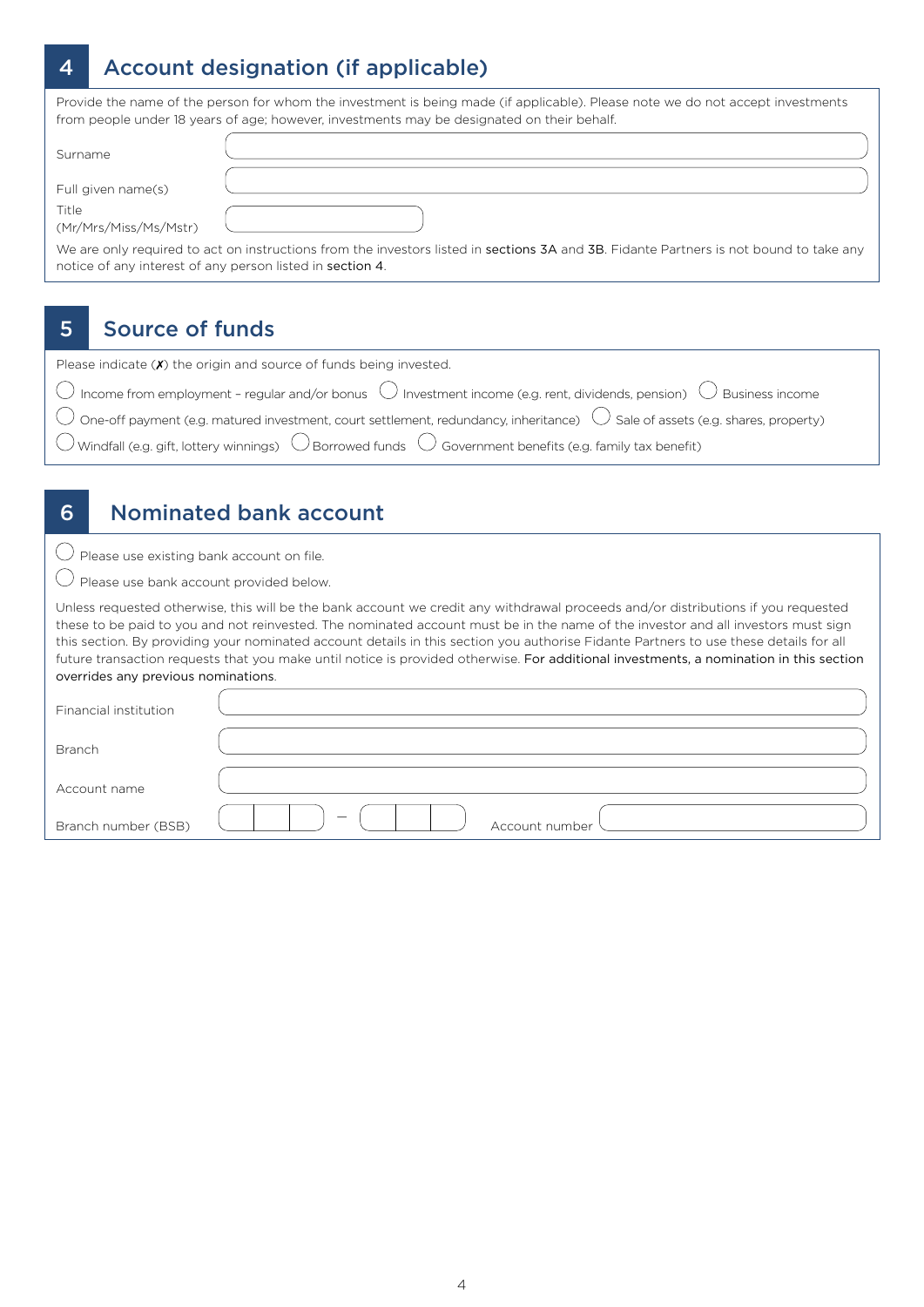# 7 Investment and distribution method

Please write the full fund name, fund code, investment amount and distribution options. Refer to section 17 for the listing of funds, fund codes and minimum initial investment amounts.

|                                                           |              |                                                                                  | <b>Additional investment</b>                                | <b>Distribution options</b><br>(select $(X)$ one option per fund) <sup>2</sup> |                 |
|-----------------------------------------------------------|--------------|----------------------------------------------------------------------------------|-------------------------------------------------------------|--------------------------------------------------------------------------------|-----------------|
| <b>Fund Name</b>                                          | Fund<br>Code | Investment amount<br>(subject to the minimum<br>initial investment) <sup>1</sup> | amount<br>(subject to the minimum<br>additional investment) | Reinvest                                                                       | Cash<br>payment |
|                                                           |              | $\mathfrak{P}$                                                                   | $\mathfrak{P}$                                              |                                                                                |                 |
|                                                           |              | $\updownarrow$                                                                   | $\mathfrak{P}$                                              |                                                                                |                 |
|                                                           |              | $\mathfrak{P}$                                                                   | $$\mathbb{S}$$                                              |                                                                                |                 |
|                                                           |              | $\updownarrow$                                                                   | $\mathfrak{P}$                                              |                                                                                |                 |
|                                                           |              | $\mathfrak{P}$                                                                   | $\mathfrak{P}$                                              |                                                                                |                 |
|                                                           |              | $\updownarrow$                                                                   | $\mathfrak{P}$                                              |                                                                                |                 |
|                                                           |              | $\updownarrow$                                                                   | $$\mathbb{S}$$                                              |                                                                                |                 |
|                                                           |              | $\updownarrow$                                                                   | $\mathfrak{P}$                                              |                                                                                |                 |
| 1 The minimum initial investment is listed in section 17. |              |                                                                                  |                                                             |                                                                                |                 |

2 Nominate one distribution option per Fund if applicable. If no nomination is made, distributions will be automatically re-invested.

Fidante Partners may, in its absolute discretion, refuse any application for units. Persons external to Fidante Partners or other entities who market Fidante Partners products are not agents of Fidante Partners but are independent investment advisers. Fidante Partners will not be bound by representations or statements which are not contained in information disseminated by Fidante Partners.

### 8 Additional information

Only complete this section if: • any one of your addresses (residential, postal) or tax residency is outside Australia or New Zealand; and/or

• you are investing \$1 million or more.

#### Investor 1 or Sole Trader

| What is your country of citizenship?                                                                                                                                                                                                                                                                                                      | What is your occupation? (If retired, please provide prior occupation). |
|-------------------------------------------------------------------------------------------------------------------------------------------------------------------------------------------------------------------------------------------------------------------------------------------------------------------------------------------|-------------------------------------------------------------------------|
|                                                                                                                                                                                                                                                                                                                                           |                                                                         |
| If you are a sole trader, please provide details of your business activities.                                                                                                                                                                                                                                                             |                                                                         |
|                                                                                                                                                                                                                                                                                                                                           |                                                                         |
| Which option best describes the primary means by which your total wealth is generated?<br>Income from employment - regular and/or bonus $\bigcup$ Investment income (e.g. rent, dividends, pension)<br>One-off payment (e.g. matured investment, court settlement, redundancy, inheritance) $\cup$ Sale of assets (e.g. shares, property) | Business income                                                         |
| Windfall (e.g. gift, lottery winnings) $\bigcup$ Borrowed funds $\bigcup$ Government benefits (e.g. family tax benefit)                                                                                                                                                                                                                   |                                                                         |
| Investor 2 (Joint Investors)                                                                                                                                                                                                                                                                                                              |                                                                         |
| What is your country of citizenship?                                                                                                                                                                                                                                                                                                      | What is your occupation? (If retired, please provide prior occupation). |
|                                                                                                                                                                                                                                                                                                                                           |                                                                         |
| If you are a sole trader, please provide details of your business activities.                                                                                                                                                                                                                                                             |                                                                         |
|                                                                                                                                                                                                                                                                                                                                           |                                                                         |
| Which option best describes the primary means by which your total wealth is generated?                                                                                                                                                                                                                                                    |                                                                         |
| Income from employment - regular and/or bonus $\cup$ Investment income (e.g. rent, dividends, pension) $\cup$ Business income<br>One-off payment (e.g. matured investment, court settlement, redundancy, inheritance) $\cup$ Sale of assets (e.g. shares, property)<br>Windfall (e.g. gift, lottery winnings) $\bigcup$                   | Borrowed funds $\bigcup$ Government benefits (e.g. family tax benefit)  |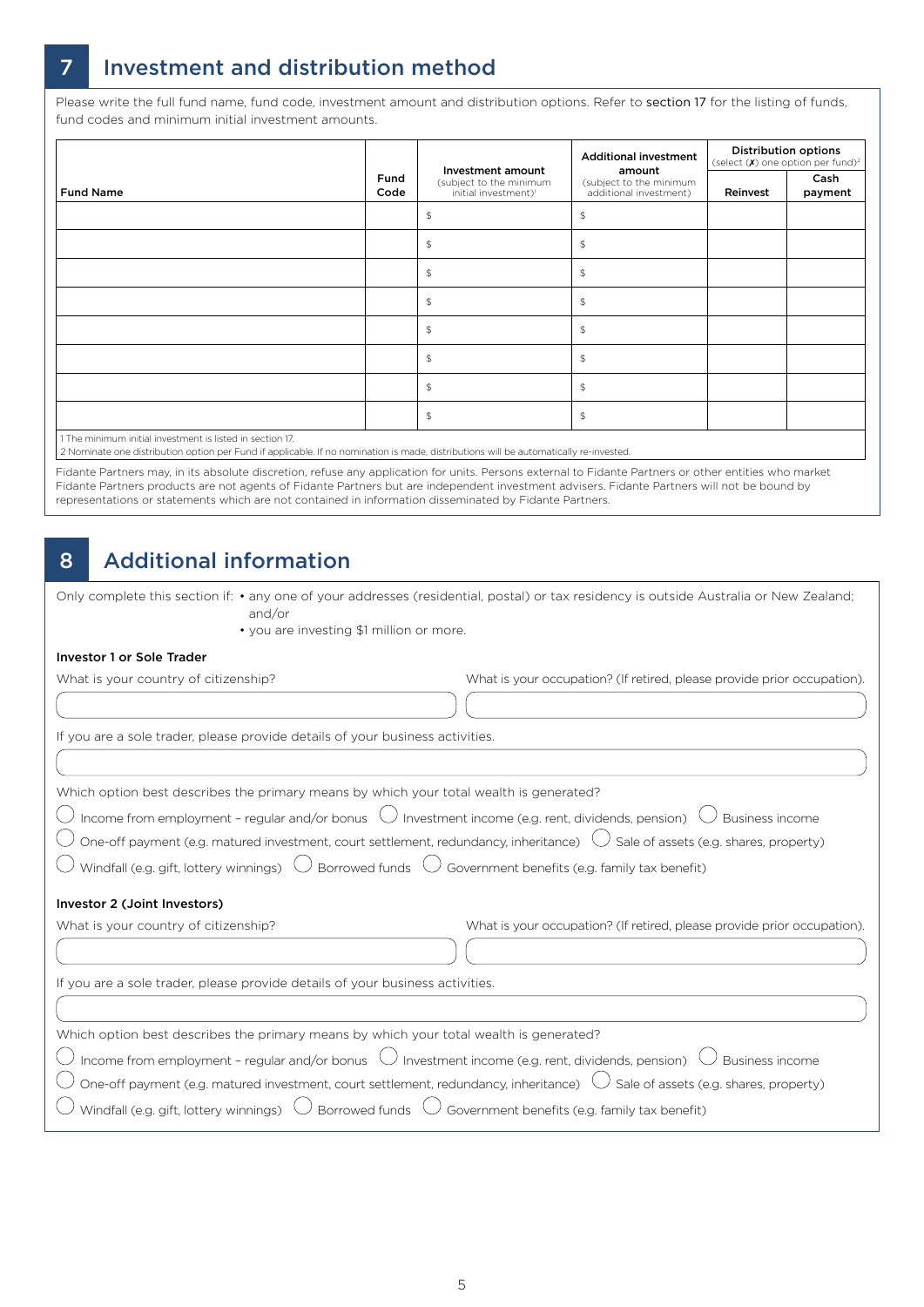# 9 Global Tax Reporting Requirements (CRS/FATCA)

Information about investors that are foreign tax residents must be reported to the Australian Taxation Office (ATO) in accordance with international tax reporting standards and laws to which Australia is subject. These include the OECD Common Reporting Standard (CRS) and United States Foreign Account Tax Compliance Act (FATCA). If you require further information on Australia's obligations under CRS or FATCA, please visit the ATO website www.ato.com.au.

Tax Residency rules differ by country. Whether an individual is a tax resident of a particular country is often (but not always) based on the amount of time a person spends in a country, the location of a person's residence or place of work. For the US, tax residency can be as a result of citizenship or residency.

A TIN is the number assigned by each country for the purposes of administering tax laws. This is the equivalent of a Tax File Number in Australia or Social Security Number in the US. If a TIN is not provided, please list one of the three reasons specified (A, B or C) for not providing a TIN.

#### Investor 1 Tax information – please answer BOTH tax residency questions

| Yes<br>No<br>Are you a tax resident of another country?                                                                                                                                                                                  |
|------------------------------------------------------------------------------------------------------------------------------------------------------------------------------------------------------------------------------------------|
| If you are a tax resident of a country other than Australia, please provide your Tax Identification Number (TIN) or equivalent below.<br>If you are a tax resident of more than one country, please list all relevant countries below.   |
| If no TIN, list reason A, B or $C$ $\bigcup$<br>TIN<br>1. Country                                                                                                                                                                        |
| If no TIN, list reason A, B or $C$<br>TIN<br>2. Country                                                                                                                                                                                  |
| If no TIN, list reason A, B or C <sup>(</sup><br>TIN<br>3. Country                                                                                                                                                                       |
| If no TIN, list reason A, B or C<br>TIN<br>4. Country                                                                                                                                                                                    |
| <b>Reason A</b> - The country of tax residency does not issue TINs to tax residents.<br><b>Reason B</b> - I have not been issued with a TIN.<br><b>Reason C</b> - The country of tax residency does not require the TIN to be disclosed. |
| Investor 2 Tax information - please answer BOTH tax residency questions                                                                                                                                                                  |
| Yes<br>Are you an Australian resident for tax purposes?                                                                                                                                                                                  |
| $\bigcup$ Yes $\bigcup$ No<br>Are you a tax resident of another country?                                                                                                                                                                 |
|                                                                                                                                                                                                                                          |
| If you are a tax resident of a country other than Australia, please provide your Tax Identification Number (TIN) or equivalent below.<br>If you are a tax resident of more than one country, please list all relevant countries below.   |
| If no TIN, list reason A, B or $C$ $\bigcirc$<br>TIN<br>1. Country                                                                                                                                                                       |
| If no TIN, list reason A, B or C<br>TIN<br>2. Country                                                                                                                                                                                    |
| If no TIN, list reason A, B or $C$<br>TIN<br>3. Country                                                                                                                                                                                  |
| If no TIN, list reason A, B or $C$<br>4. Country<br>TIN                                                                                                                                                                                  |

### 10 Annual Report

A copy of the annual report for the Fund(s) will be provided on the Fidante Partners website fidante.com.au.

 $\bigcup$  Please cross (X) this box if you wish to receive a paper copy of the annual report(s) for the Fund(s) in which you are invested. If you choose to have an annual report mailed to you, it will be mailed to the address provided in section 3 or your current address on file for existing investors.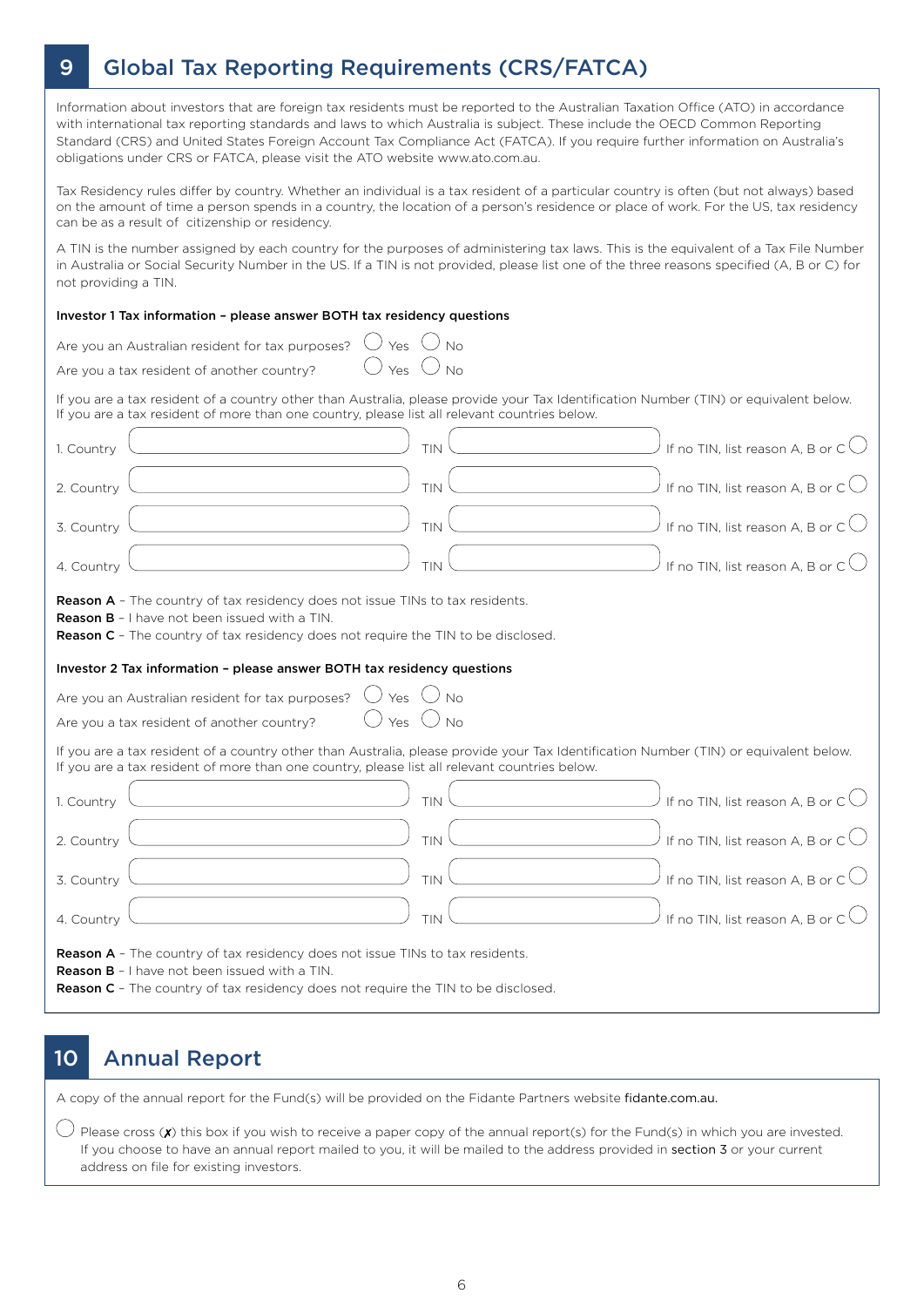# 11 Significant Investor Visa (if applicable)

 $\bigcirc$  Please cross (X) this box if you are investing as part of a Significant Investor Visa application. For information on the Australian Government Complying Significant Investment Visa Framework, including which of our Funds are compliant, please refer to the Fidante Partners website fidante.com.au.

### 12 Customer identity verification

If you do not have an existing investment with Fidante Partners, you must complete this section. If you are lodging this application through a financial adviser, they are required to provide us with copies of the identity verification documents. If you are not lodging this application through a financial adviser, you are required to provide us with certified copies of the identity verification documents. Please see below for a list of who can certify the documents.

#### Please provide EITHER A or B

A. a valid copy of ONE of the following documents:

- $\bigcirc$  Australian driver's licence containing your photograph; or
- $\bigcirc$  Australian passport containing your photograph and signature; or
- A card issued under an Australian State or Territory law containing your photograph and proof of age.

B. OR if one of the above cannot be provided, please provide one document from Group 1 and one document from Group 2 below:

| (The document must contain your full name and current residential address)<br>A copy of one of the following documents:<br>as shown in section 3 of the application form)<br>Birth certificate or Australian birth extract; or<br>A copy of one of the following documents issued to you:<br>a notice or bill issued within the preceding three months from a local<br>Australian citizenship certificate; or<br>government body or utilities provider that records the provision of<br>Pension or Health care card issued by Centrelink<br>services to you, e.g.:<br>• council rates notice<br>or Department of Veterans' Affairs.<br>· electricity bill<br>· gas bill<br>• water rates notice<br>• telephone bill<br>• internet services bill<br>a letter or notice issued within the preceding 12 months from a<br>Commonwealth or State/Territory government department that records<br>the provision of financial benefits to you, e.g.:<br>• pension statement<br>• rent assistance statement<br>• mobility allowance statement<br>• utilities allowance statement<br>a letter or notice issued to you within the preceding 12 months from<br>the ATO that records a debt or refund payable by or to you, e.g.:<br>• notice of assessment<br>• payment reminder | Group 1 | Group 2 |
|-----------------------------------------------------------------------------------------------------------------------------------------------------------------------------------------------------------------------------------------------------------------------------------------------------------------------------------------------------------------------------------------------------------------------------------------------------------------------------------------------------------------------------------------------------------------------------------------------------------------------------------------------------------------------------------------------------------------------------------------------------------------------------------------------------------------------------------------------------------------------------------------------------------------------------------------------------------------------------------------------------------------------------------------------------------------------------------------------------------------------------------------------------------------------------------------------------------------------------------------------------------------------|---------|---------|
|                                                                                                                                                                                                                                                                                                                                                                                                                                                                                                                                                                                                                                                                                                                                                                                                                                                                                                                                                                                                                                                                                                                                                                                                                                                                       |         |         |
|                                                                                                                                                                                                                                                                                                                                                                                                                                                                                                                                                                                                                                                                                                                                                                                                                                                                                                                                                                                                                                                                                                                                                                                                                                                                       |         |         |
|                                                                                                                                                                                                                                                                                                                                                                                                                                                                                                                                                                                                                                                                                                                                                                                                                                                                                                                                                                                                                                                                                                                                                                                                                                                                       |         |         |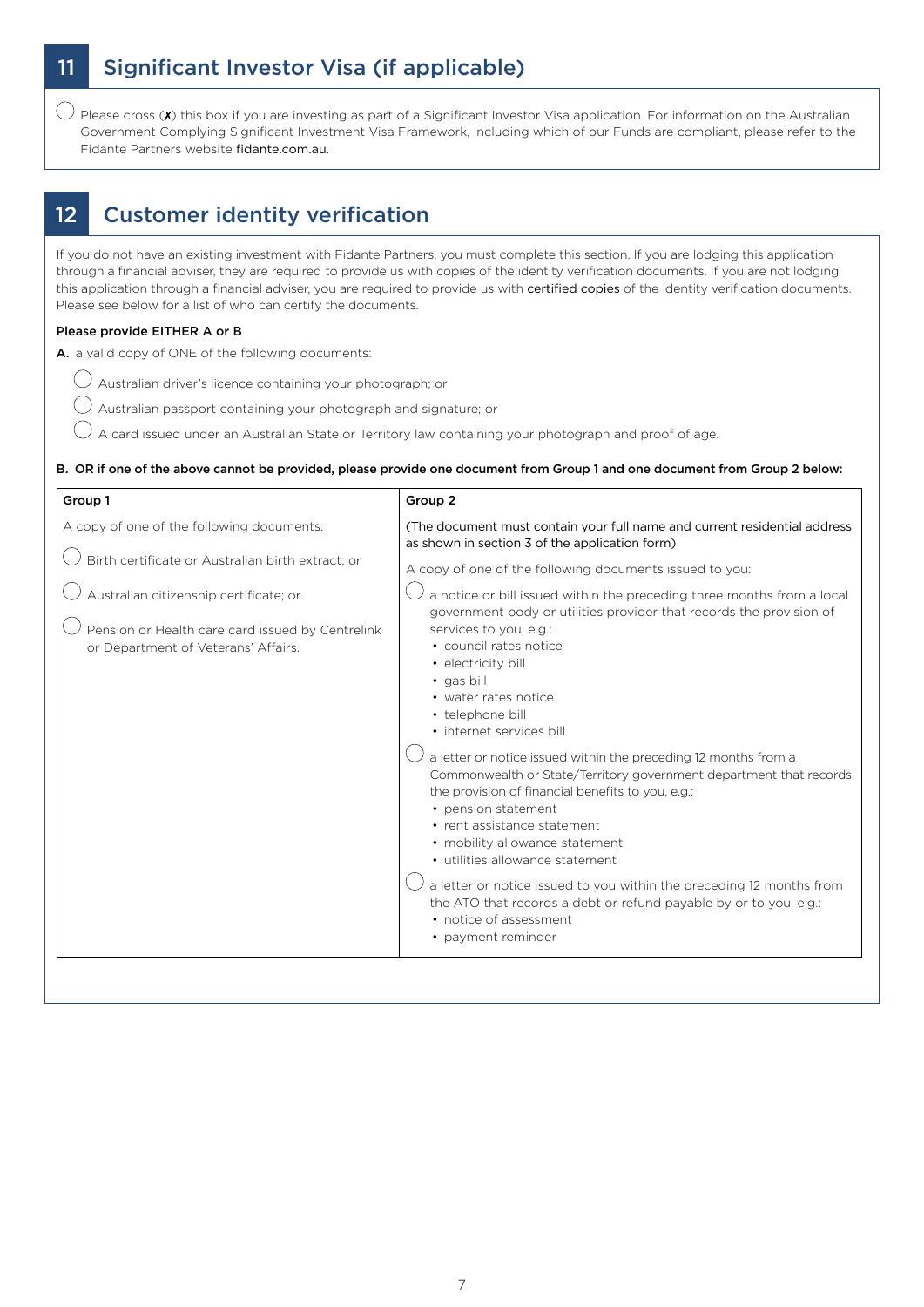# 12 Customer identity verification (continued)



If you are a non-Australian resident and cannot provide A or B, please provide a valid copy of ONE of the following:

 $\bigcirc$  Foreign passport, or similar travel document bearing your signature and photograph; or

National identity card issued by a foreign government that contains your photograph, and either your signature or your unique identifier; or

 $\bigcirc$  Foreign driver's license that contains your photograph.

Please note:

- documents are required to be certified copies of the original;
- documents such as passports, driver's licences and other cards that have an expiry date must not have expired (however,
- Australian passports that have expired within the preceding two years may be accepted);
- if any document is in a language other than English, then it must be accompanied by an English translation prepared by an accredited translator; and
- if any document is in a previous name, then it must be accompanied by evidence of the change of name (e.g. a marriage certificate).

#### How to certify your documents

A certified copy is a document that has been certified as a true copy of an original document. To certify a document, take the original document and a photocopy to one of the people listed in the categories below and ask them to certify that the photocopy is a true and correct copy of the original document. That person will need to print their name, date and the capacity in which they are signing (e.g. postal agent, Justice of the Peace).

#### Sample wording

I, *[full name]*, a *[category of persons listed below]*, certify that this *[name of document]* is a true and correct copy of the original.

#### *[Signature and date]*

Documents in a language other than English must be accompanied by an English translation prepared by an accredited translator.

#### Who can certify documents?

| <b>Financial corporations</b><br>(bank, building society,<br>credit union) | • Officer with two or more continuous years of service with one or more financial institutions (for the<br>purposes of the Statutory Declaration Regulations 1993 (Cth))                                      |
|----------------------------------------------------------------------------|---------------------------------------------------------------------------------------------------------------------------------------------------------------------------------------------------------------|
|                                                                            | • Finance company officer with two or more continuous years of service with one or more finance<br>companies (for the purposes of the Statutory Declaration Regulations 1993 (Cth))                           |
|                                                                            | . Officer with, or authorised representative of, a holder of an Australian financial services licence,<br>having two or more continuous years of service with one or more licensees                           |
| Post office                                                                | • Permanent employee of the Australian Postal Corporation with two or more years of continuous<br>service who is employed in an office supplying postal services to the public                                |
|                                                                            | • Agent of the Australian Postal Corporation who is in charge of an office supplying postal services to<br>the public                                                                                         |
| <b>JP</b>                                                                  | • Justice of the Peace                                                                                                                                                                                        |
| Legal                                                                      | • Person who is enrolled on the roll of the Supreme Court of a state or territory, or the High Court of<br>Australia, as a legal practitioner (however described)                                             |
|                                                                            | • Judge of a court                                                                                                                                                                                            |
|                                                                            | • Magistrate                                                                                                                                                                                                  |
|                                                                            | • Chief executive officer of a Commonwealth court                                                                                                                                                             |
|                                                                            | • Registrar or deputy registrar of a court                                                                                                                                                                    |
|                                                                            | • Notary public (for the purposes of the Statutory Declaration Regulations 1993 (Cth))                                                                                                                        |
|                                                                            | • A person authorised as a notary public in a foreign country                                                                                                                                                 |
| Police                                                                     | • Australian police officer                                                                                                                                                                                   |
| <b>Diplomatic service</b>                                                  | • Australian consular officer                                                                                                                                                                                 |
|                                                                            | • Australian diplomatic officer (within the meaning of the Consular Fees Act 1955 (Cth))                                                                                                                      |
| Accountant                                                                 | • Member of the Institute of Chartered Accountants in Australia, Certified Practising Accountants (CPA)<br>Australia or the National Institute of Accountants with two or more years of continuous membership |
|                                                                            |                                                                                                                                                                                                               |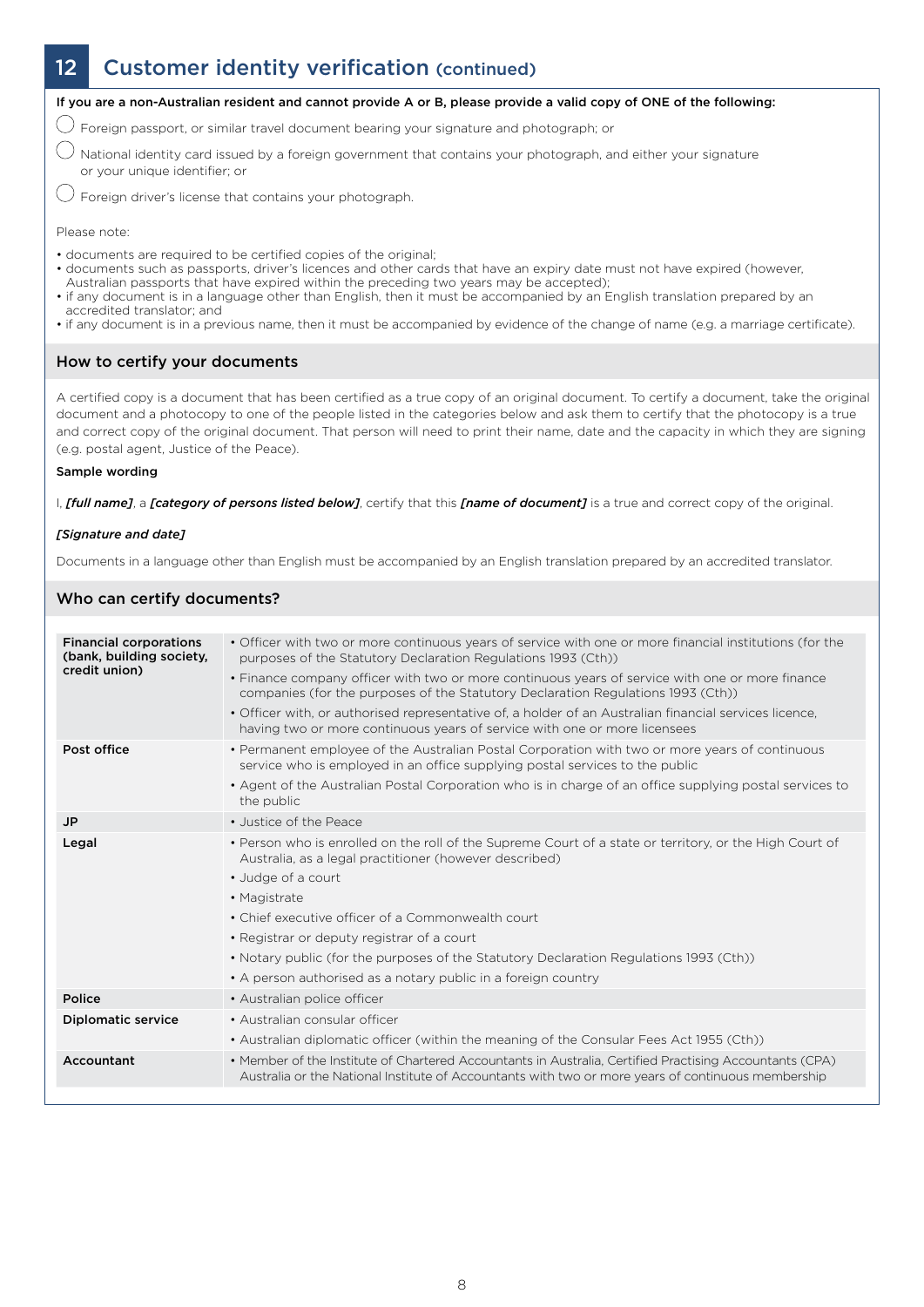# 13 Adviser service fee nomination

For new investments, please indicate whether an adviser service fee will be paid to your financial adviser. If this section is not completed, no adviser service fee will be deducted. The adviser service fee is not available to New Zealand investors.

Please indicate (X) below if you negotiated an adviser service fee with your financial adviser.

You must complete the 'Consent to deduct ongoing advice fees' form available on our website fidante.com.au.

Proceed to section 15.

For additional investments, a nomination in this section overrides any previous nominations.

### 14 Declaration and applicant(s) signature(s)

Please read the declarations below before signing this form. The signatures required are detailed at the bottom of this form. I/We declare that:

- all details in this application (including all related documents provided) are true and correct and I/we indemnify the responsible entity of the fund(s) I/we am/are investing in against any liabilities arising from acting on any of the details or any future details provided by me/us in connection with this application which are deliberately false or misleading;
- I/we have received a copy of the current PDS and all information incorporated into the PDS to which this application applies and have read them and agree to the terms contained in them and to be bound by the provisions of the current PDS (including the incorporated information) and current constitution (each as amended from time to time);
- I/we have legal power to invest in accordance with this application and have complied with all applicable laws in making this application;
- I/we have received and accepted this offer in Australia or New Zealand;
- the details of my/our investment can be provided to the adviser group or adviser named at the end of this form or nominated by them by the means and in the format that they direct;
- if this application is signed under Power of Attorney, the Attorney declares that he/she has not received notice of revocation of that power (an original certified copy of the Power of Attorney should be submitted with this application unless we have already sighted it);
- sole signatories signing on behalf of a company confirm that they are signing as sole director and sole secretary of the company; • unless alternative authority for signature is notified to and accepted by Fidante Partners, the person/persons that signs/sign this form is/are able to operate the account on behalf of the company and bind the company for future transactions, including in
- respect of additional deposits and withdrawals, including withdrawals by telephone and fax; • I/we have read and understood the terms and conditions for the use of telephone and fax and release and indemnify Fidante Partners from and against any liabilities whatsoever arising out of it acting on any communications received by telephone and fax under those terms;
- I/we acknowledge that none of Fidante Partners, Challenger Limited, or any other member of the Challenger group of companies or any custodian or investment manager, guarantees the performance of the Fund(s) or the repayment of capital or any particular rate of return or any distribution.
- Fidante Partners is not an authorised deposit-taking institution (ADI) for the purpose of the *Banking Act 1959* (Cth), and its obligations do not represent deposits or liabilities of an ADI in the Challenger Group (Challenger ADI) and no Challenger ADI provides a guarantee or otherwise provides assurance in respect of the obligations of Fidante Partners. Investments in the Fund(s) are subject to investment risk, including possible delays in repayment and loss of income or principal invested. Accordingly, the performance, the repayment of capital or any particular rate of return on your investments are not guaranteed by any member of the Challenger Group.

In relation to my/our personal information:

- I/we acknowledge that I/we have read and understood the information relating to privacy and personal information contained in the relevant PDS and Additional Information Booklet (AIB). I am/We are aware that until I/we inform Fidante Partners otherwise, I/we will be taken to have consented to all the uses of my/our personal information (including marketing) as described in the PDS and AIB and I/we have consented to my/our financial adviser providing such further personal information to Fidante Partners as is required or reasonably deemed necessary by Fidante Partners under applicable law. Any personal information provided about a third party (if any) in connection with this application has been provided with their knowledge and consent;
- I/we understand that if I/we fail to provide any information requested in this application form or do not agree to any of the possible uses or disclosures of my/our information as detailed in the PDS and AIB (except in relation to direct marketing), my/our application may not be accepted by Fidante Partners and we agree to release and indemnify Fidante Partners in respect of any loss or liability arising from its inability to accept an application due to inadequate or incorrect details having been provided.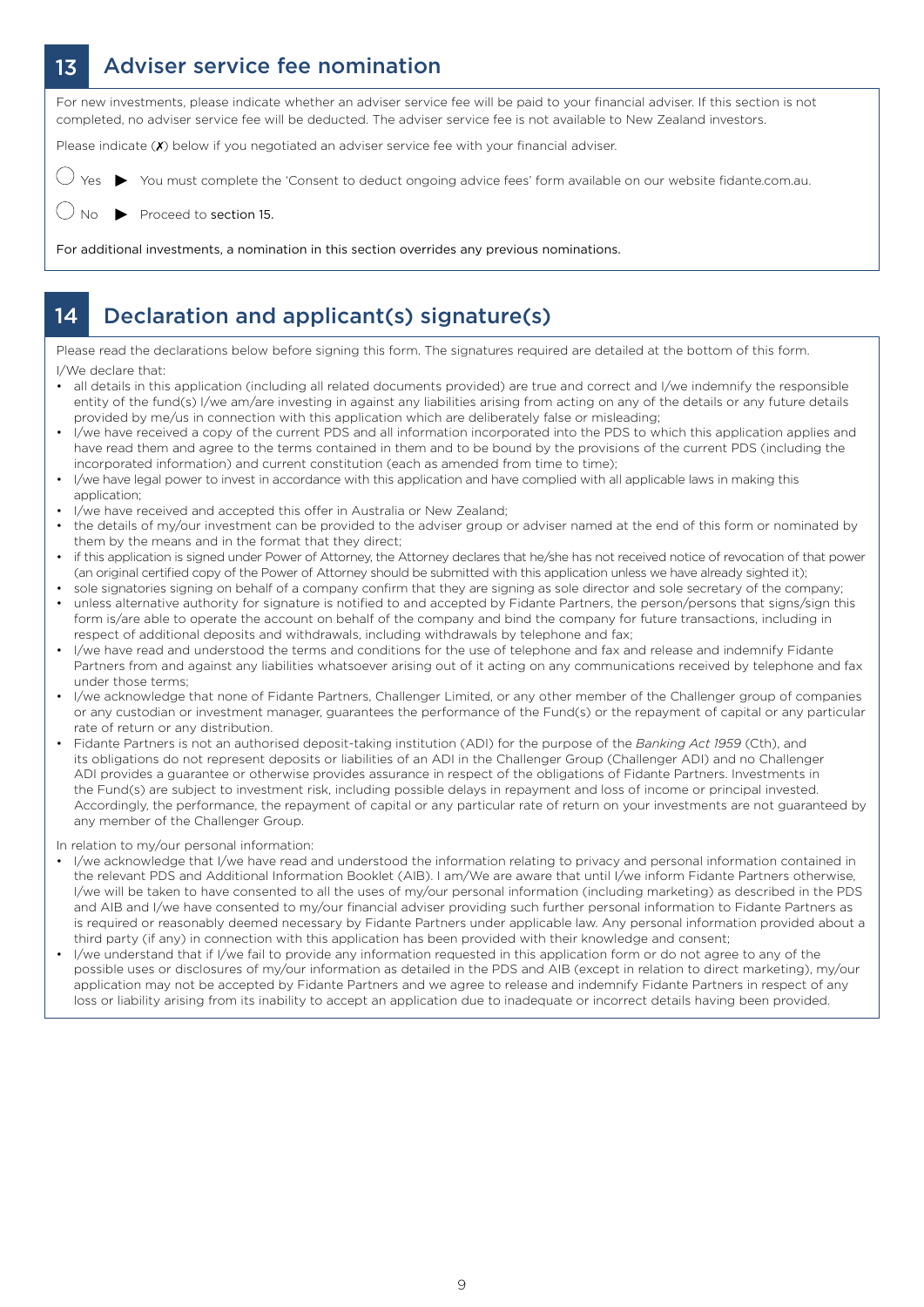# 15 Declaration and applicant(s) signature(s)

#### Refer to list of signatories in Section 16.

| Investor 1/Sole Trader |  | Investor 2 (Joint Investor) |  |
|------------------------|--|-----------------------------|--|
|                        |  |                             |  |
| Signature              |  | Signature                   |  |
| Date                   |  | Date                        |  |
| Surname                |  | Surname                     |  |
| Given name(s)          |  | Given name(s)               |  |

Each Fund's Product Disclosure Statement (PDS) includes information about purchasing units in the relevant fund. Any person who gives another person access to the application form must also give the person access to the PDS and any incorporated information. You should read the PDS and any incorporated information before completing this application form. The responsible entity of each of the Funds is Fidante Partners Limited (ABN 94 002 835 592, AFSL 234668), referred to as Fidante Partners. Fidante Partners or a financial adviser who has provided an electronic copy of the PDS and any incorporated information, will send you a paper copy of the PDS and any incorporated information and application form free of charge if you so request.

### 16 Signatories

The table below provides guidance on completing the 'Declaration and applicant(s) signature's section of the application form. Before signing the application form please ensure you have read the declaration.

| Type of investor                                                                                                                                                                                                    | Names required                                                                                                                                                | Signature required                                                                                                                                                                                                                                                                            | <b>TFN/ABN or exemption</b><br>to be provided   |
|---------------------------------------------------------------------------------------------------------------------------------------------------------------------------------------------------------------------|---------------------------------------------------------------------------------------------------------------------------------------------------------------|-----------------------------------------------------------------------------------------------------------------------------------------------------------------------------------------------------------------------------------------------------------------------------------------------|-------------------------------------------------|
| Individual and/or Joint<br><b>Investors</b>                                                                                                                                                                         | i. Full name of each Investor<br>(please do not use initials).                                                                                                | Individual Investor: or each<br>Joint Investor                                                                                                                                                                                                                                                | Individual Investor: or each<br>Joint Investor  |
| Sole Trader                                                                                                                                                                                                         | Full name of Sole Trader;<br>and<br>ii. Full business name.                                                                                                   | Sole Trader                                                                                                                                                                                                                                                                                   | Sole Trader                                     |
| If the investment is being<br>made on behalf of other<br>person                                                                                                                                                     | Name(s) of the responsible<br>adult(s), as the Investor.                                                                                                      | Adult(s) investing on behalf of<br>the person/minor                                                                                                                                                                                                                                           | Adult(s)                                        |
| If the investment is being<br>made under Power of<br>Attorney (POA)<br>Please ensure an original<br>certified copy of the POA is<br>attached to the application<br>form. Each page of the<br>POA must be certified. | Full name of each<br>$\mathbf{L}$<br>Investor(s) (as listed in<br>section 3); and<br>ii. Full name of person holding<br><b>POA</b><br>(underneath signature). | Person holding Power<br>of Attornev<br>In the case that the POA<br>document does not contain<br>a sample of the POA's<br>(i.e. Attorney's) signature,<br>please provide a certified<br>copy of either the POA's<br>driver's licence or passport<br>containing a sample of their<br>signature. | Individual Investor; or each<br>Joint Investor. |